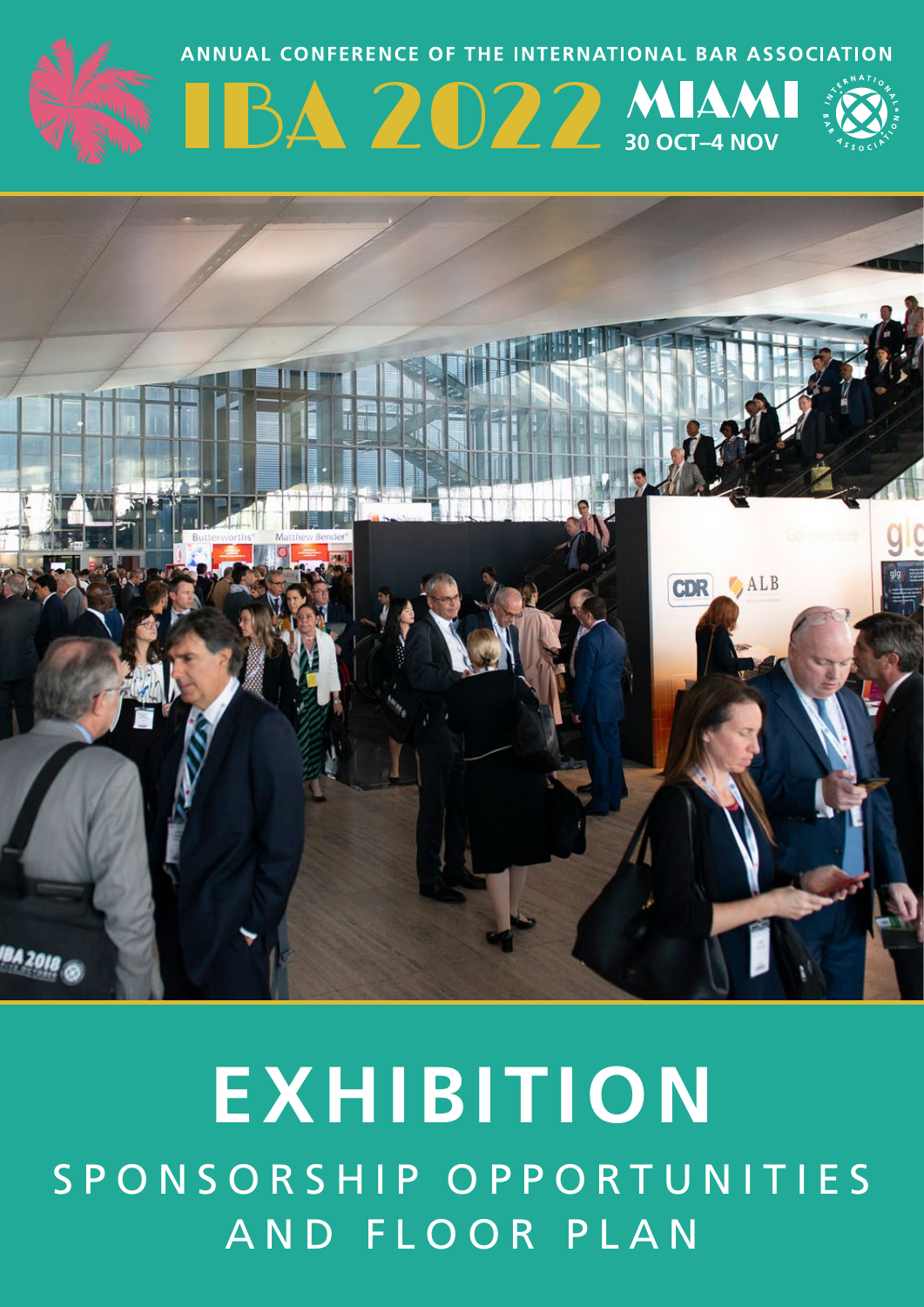# **EXHIBITION** S P O N S O R S H I P O P P O R T U N I T I E S AND FLOOR PLAN



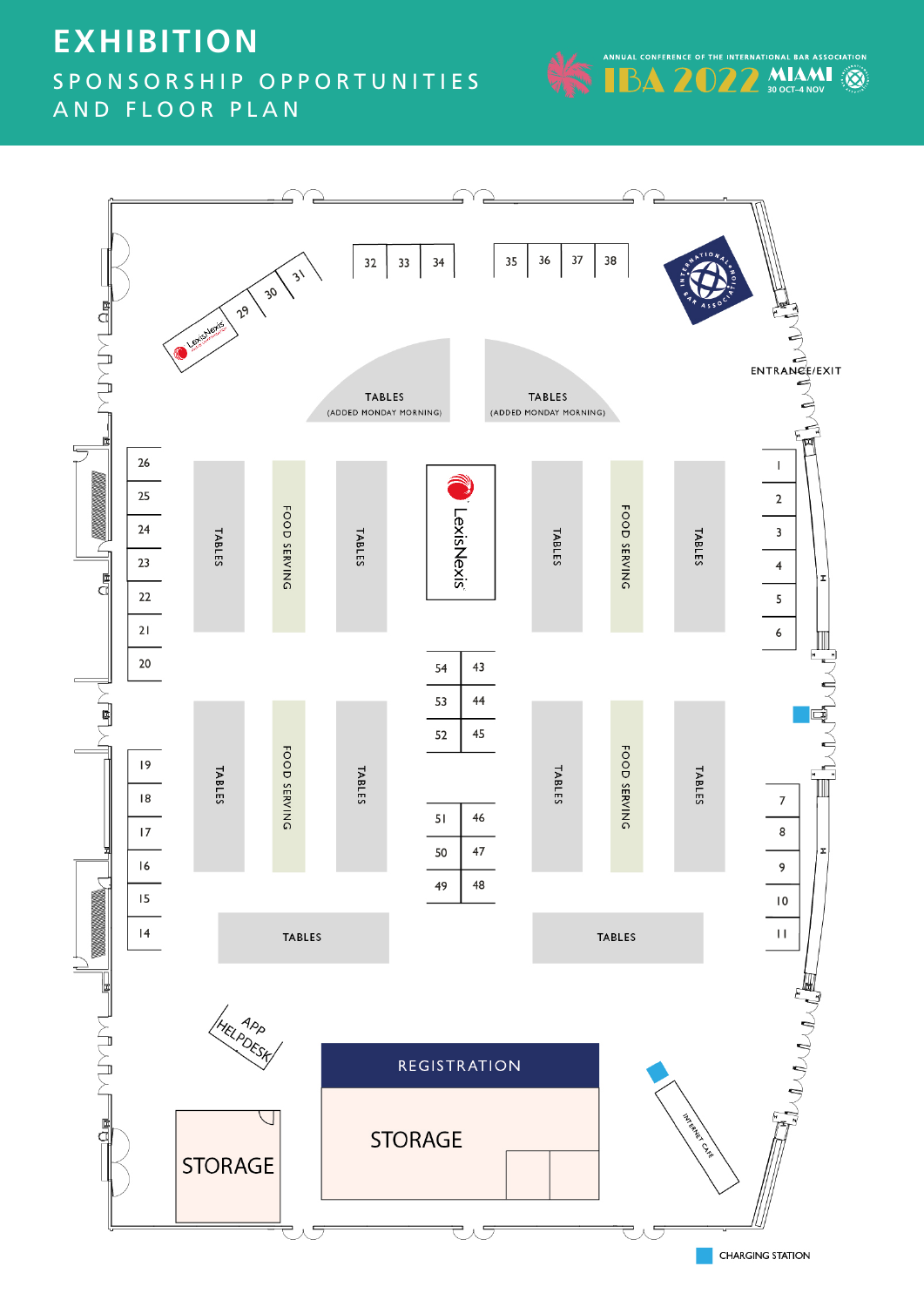# **EXHIBITION** S P O N S O R S H I P O P P O R T U N I T I E S AND FLOOR PLAN



| <u>ALL SPUNSUNSHIP UPPUNTUNITIES ANE NUN-EALLUSIVE AND NUN-NEGUTIABLE</u>                                                                                                                                                                                                                                                                                                                                                                                                                                                                                                                                                                                                                                              |                                           |                                     |                                        |                                        |                                     |                                             |                                                |                                        |
|------------------------------------------------------------------------------------------------------------------------------------------------------------------------------------------------------------------------------------------------------------------------------------------------------------------------------------------------------------------------------------------------------------------------------------------------------------------------------------------------------------------------------------------------------------------------------------------------------------------------------------------------------------------------------------------------------------------------|-------------------------------------------|-------------------------------------|----------------------------------------|----------------------------------------|-------------------------------------|---------------------------------------------|------------------------------------------------|----------------------------------------|
| Cost                                                                                                                                                                                                                                                                                                                                                                                                                                                                                                                                                                                                                                                                                                                   | <b>Platinum</b><br>sponsorship<br>£24,000 | Gold<br>sponsorship<br>£14,500      | <b>Silver</b><br>sponsorship<br>£9,000 | <b>Bronze</b><br>sponsorship<br>£6,000 | One<br>exhibitor<br>booth<br>£3,900 | <b>Two</b><br>exhibitor<br>booths<br>£7,700 | <b>Three</b><br>exhibitor<br>booths<br>£11,600 | Four<br>exhibitor<br>booths<br>£15,800 |
| Complimentary delegate passes.<br>(Delegate passes given away as part of<br>an exhibitor sponsorship agreement,<br>cannot be used by speakers, panellists,<br>Chairs or Co-Chairs, members of the<br>press or adjudicators. Complimentary<br>delegate passes can only be used by a<br>representative of the sponsoring company<br>in their capacity as a delegate. They cannot<br>be exchanged between colleagues once<br>registered. Registration of complimentary<br>delegate passes must be completed no<br>later than 21 days prior to conference                                                                                                                                                                  | Four $(4)$                                | Three $(3)$                         | Two $(2)$                              | One $(1)$                              |                                     |                                             |                                                |                                        |
| commencement date).                                                                                                                                                                                                                                                                                                                                                                                                                                                                                                                                                                                                                                                                                                    |                                           |                                     |                                        |                                        |                                     |                                             |                                                |                                        |
| Exhibition booths (3m x 3m)                                                                                                                                                                                                                                                                                                                                                                                                                                                                                                                                                                                                                                                                                            | Three (3)                                 | Two $(2)$                           | One $(1)$                              | One (1)                                | One $(1)$                           | Two $(2)$                                   | Three $(3)$                                    | Four $(4)$                             |
| <b>Exhibitor passes.</b> (Exhibitor passes given<br>away as part of an exhibitor sponsorship<br>agreement, cannot be assigned to a lawyer,<br>even if they are no longer practicing<br>or retired. In addition, they cannot be<br>assigned to speakers, panellists, Chairs<br>or Co-Chairs, members of the press or<br>adjudicators. Exhibitor passes can only be<br>used by a representative of the exhibiting<br>company. Each original exhibitor pass can<br>be exchanged once during the conference,<br>once the original badge is presented<br>to the registration desk, no exceptions.<br>Registration of exhibitor passes must be<br>completed no later than 21 days prior to<br>conference commencement date). | Six (6)                                   | Four $(4)$                          | Two $(2)$                              | Two $(2)$                              | Two $(2)$                           | Four $(4)$                                  | Six (6)                                        | Eight (8)                              |
| Exhibitor/sponsor logo and link on<br>"Our sponsors" page of conference<br>website                                                                                                                                                                                                                                                                                                                                                                                                                                                                                                                                                                                                                                     | YES                                       | YES                                 | <b>YES</b>                             | YES                                    | YES                                 | YES                                         | YES                                            | YES                                    |
| Exhibitor/sponsor logos included on<br>floorplans located in convention centre                                                                                                                                                                                                                                                                                                                                                                                                                                                                                                                                                                                                                                         | <b>YES</b>                                | <b>YES</b>                          | <b>YES</b>                             | <b>YES</b>                             | YES                                 | YES                                         | YES                                            | YES                                    |
| Exhibitor/sponsor logo on holding<br>slides in all session rooms                                                                                                                                                                                                                                                                                                                                                                                                                                                                                                                                                                                                                                                       | YES                                       | YES                                 | YES                                    | YES                                    | YES                                 | YES                                         | YES                                            | YES                                    |
| IBA email, with exhibitor/sponsor logo,<br>sent to all registered delegates one<br>week before conference, promoting<br>sponsors                                                                                                                                                                                                                                                                                                                                                                                                                                                                                                                                                                                       | YES                                       | YES                                 | YES                                    | YES                                    |                                     |                                             |                                                |                                        |
| IBA email, with exhibitor/sponsor<br>logo, sent to all registered delegates<br>one week after conference, thanking<br>sponsors                                                                                                                                                                                                                                                                                                                                                                                                                                                                                                                                                                                         | YES                                       | YES                                 | YES                                    | YES                                    |                                     |                                             |                                                |                                        |
| Exhibitor/sponsor logo on signage<br>around conference venue                                                                                                                                                                                                                                                                                                                                                                                                                                                                                                                                                                                                                                                           | YES                                       | <b>YES</b>                          | YES                                    | YES                                    |                                     |                                             |                                                |                                        |
| Insert in delegate bag                                                                                                                                                                                                                                                                                                                                                                                                                                                                                                                                                                                                                                                                                                 | YES                                       |                                     |                                        |                                        |                                     |                                             |                                                |                                        |
|                                                                                                                                                                                                                                                                                                                                                                                                                                                                                                                                                                                                                                                                                                                        | <b>CLICK HERE</b><br><b>TO BOOK</b>       | <b>CLICK HERE</b><br><b>TO BOOK</b> | <b>CLICK HERE</b><br><b>TO BOOK</b>    | <b>CLICK HERE</b><br><b>TO BOOK</b>    | <b>CLICK HERE</b><br><b>TO BOOK</b> | <b>CLICK HERE</b><br><b>TO BOOK</b>         | <b>CLICK HERE</b><br><b>TO BOOK</b>            | <b>CLICK HERE</b><br>TO BOOK           |

**ALL SPONSORSHIP OPPORTUNITIES ARE NON-EXCLUSIVE AND NON-NEGOTIABLE**

Additional exhibitor passes can be purchased for £350.00 GBP each. Maximum additional passes two (2) per booth. Contact **[andrew.webster-dunn@int-bar.org](mailto:andrew.webster-dunn%40int-bar.org?subject=)** for details.